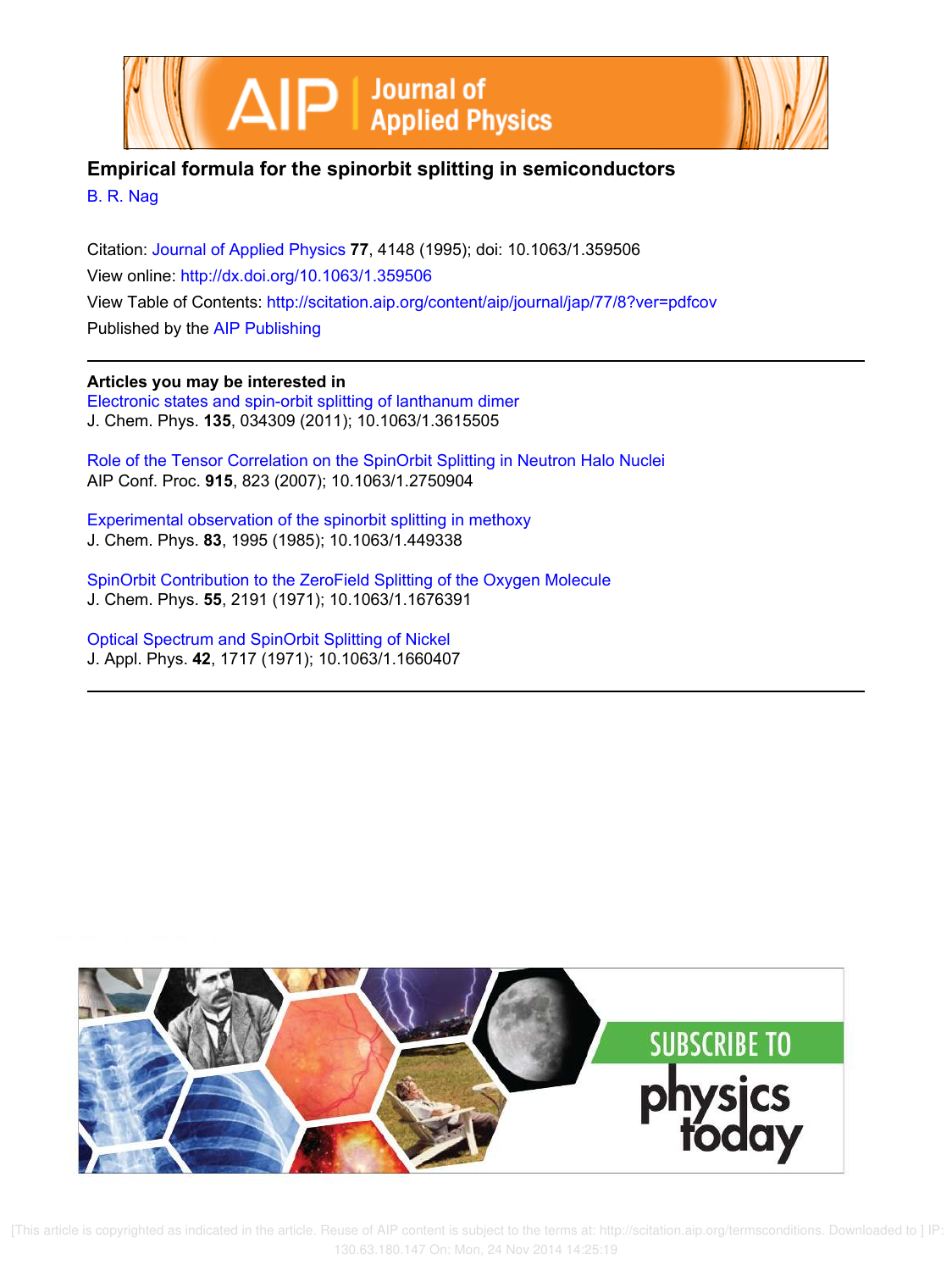## Empirical formula for the spin-orbit splitting in semiconductors

B. R. Nag

Calcutta University, Sisir Mitra Bhavan, 92 Acharya Prafulla Chandra Road, Calcutta-700 009, India

(Received 17 October 1994; accepted for publication 4 January 1995)

The spin-orbit splittings in elemental and compound semiconductors are shown to be linearly related with the atomic ionization potential. The relation is used to judge the acceptability of the different reported values of the splitting for various semiconductors. © 1995 American Institute of Physics.

Semiconductors are the basic materials for most of the current electronic and optoelectronic devices and their various physical constants are required to be known for the design of these devices. Spin-orbit splitting,  $\Delta$ , is one constant, which is used to estimate the values of various other physical constants, e.g., the effective mass of electrons and holes,' the nonparabolicity parameter,<sup>2</sup> modified Luttinger parameters,<sup>3</sup> and the interband matrix element.<sup>4</sup> The value of the constant is also used in the analysis of photoluminescence<sup>5</sup> and light absorption<sup>6</sup> and in the design of lasers.<sup>7</sup>

Values of  $\Delta$  have not, however, been obtained experimentally for all the semiconductors. Furthermore, even the values obtained in different experiments vary by large factors for some materials. $8-10$  It is, therefore, important to have a method for checking the estimated values and for choosing one among the many reported values. A method of checking may be obtained if the spin-orbit splitting is found to be related by a simple relation with an accurately known atomic property. It has been shown that the inverse of the dielectric constant, $^{11}$  and the melting point $^{12}$  vary linearly with the mean atomic number. On the other hand, the lattice constant and the zone-center optic phonon frequency<sup>13</sup> have been found to be linearly related with the mean atomic ionization potential.14 Spin-orbit splitting being determined by the fields near the atoms like these constants is also likely to be correlated with the atomic ionization potential. The purpose of this communication is to explore this possible correlation.

Values of  $\Delta$ , collected from different sources, are listed in Table I. It is seen that only estimated values are available for AlP, AlAs, CdSe, HgS, and HgSe and the reported values for GaP, InP, and AlSb differ, respectively, by factors of 1.6, 1.9, and 1.1. It may also be noted that compounds with a common anion have nearly equal values of  $\Delta$ . Attempts were made earlier to obtain spin-orbit splitting of the compounds by combining suitably weighted atomic values.15 The required weighting for anions was found to be (2/3) for the III-V compounds and  $(3/4)$  for the II-VI compounds.<sup>16</sup> We may conclude that the values of  $\Delta$  for the compounds are determined mostly by their values for the anions. We have therefore, examined, possible correlation between  $\Delta$  and the ionization potential,  $V_{ion}$ , for the group -IV, V, and VI atoms, listed in Table II.

The spin-orbit splitting,  $\Delta$ , is plotted in Fig. 1 against  $V_{\text{ion}}$  for the group IV elements and for the anions of the compounds. It is seen that  $\Delta$  generally decreases with increase in  $V_{\text{ion}}$ , but its value is not the same for the same value of  $V_{\text{ion}}$ . A general empirical relation cannot, therefore, be found between  $\Delta$  and  $V_{\text{ion}}$ . However, when we consider  $\Delta$ 's and  $V_{\text{ion}}$ 's for group IV elements and II-VI compounds with a common group II element (for each of which only one value of  $\Delta$  is reported), we find that  $\Delta$  may be expressed by the following linear relation in terms of  $V_{\text{ion}}$ ,

$$
\Delta = a - b V_{\text{ion}},\tag{1}
$$

with root-mean-square percentage errors (RMSPE) of 1.35%-3.5%. Values of a and b for the minimum value of RMSPE are given in Table III. For materials with different reported values of  $\Delta$ , a linear relation, as found for elemental and II-VI semiconductors, was assumed to apply and a best fit was determined by so combining the values as to obtain a straight line with the least value of RMSPE. Values of a and b and the errors for the best fit are also quoted in Table III, for these materials.

The decrease of  $\Delta$  with increase in  $V_{\text{ion}}$ , as observed from the data, may be understood from the following considerations. The ionization potential,  $V_{\text{ion}}$  is determined by the field in the outer region of the atoms and its value should decrease with decrease in this field. As the atomic number Z increases within a group, the outer shells are filled and the potentials spread more and more causing a decrease of field

TABLE I. Spin-orbit splitting,  $\Delta$ , in semiconductors (in eV).

| Material    | $\Delta^a$        | $\Delta^\mathtt{b}$ | $\Delta^{\rm c}$ | $\Delta^{\rm d}$ |
|-------------|-------------------|---------------------|------------------|------------------|
| Si          | 0.04              | 0.044               | 0.044            | 0.044            |
| Ge          | 0.29              | 0.29                | 0.29             | 0.28             |
| α-Sn        | 0.77              | 0.8                 | 0.8              | 0.81             |
| AIP         | 0.05 <sup>e</sup> | 0.06 <sup>e</sup>   |                  | 0.06             |
| GaP         | 0.08              | 0.127               | 0.08             | 0.08             |
| InP         | 0.13              | 0.21                | 0.108            | 0.108            |
| <b>AlAs</b> | 0.28              | 0.29 <sup>e</sup>   | 0.3              | 0.29             |
| GaAs        | 0.34              | 0.34                | 0.341            | 0.34             |
| InAs        | 0.38              | 0.38                | 0.38             | 0.38             |
| AlSb        | 0.75              | 0.75                | 0.673            | 0.68             |
| GaSb        | 0.77              | 0.8                 | 0.76             | 0.78             |
| InSb        | 0.81              | 0.82                | 0.85             | 0.85             |
| ZnS         | 0.07              | 0.07                |                  | 0.07             |
| CdS         | 0.07              | 0.066               |                  | 0.07             |
| HgS         | 0.07 <sup>e</sup> | 0.13 <sup>e</sup>   |                  | 0.07             |
| ZnSe        | 0.43              | 0.43                |                  | 0.45             |
| CdSe        | $0.42^{\circ}$ .  | $0.42^e$            |                  | 0.45             |
| HgSe        | $0.45^{\circ}$    | 0.48 <sup>c</sup>   |                  | 0.47             |
| ZnTe        | 0.92              | 0.93                |                  | 0.91             |
| CdTe        | 0.91              | 0.92                |                  | 0.91             |
| HgTe        | 1.00              | 0.98                |                  | 0.96             |

 $Ref. 8.$ 

<sup>b</sup>Ref. 9.

dValues computed from the empirical relations.

'Estimated values.

 $^{\circ}$ Ref. 10.

 <sup>[</sup>This article is copyrighted as indicated in the article. Reuse of AIP content is subject to the terms at: http://scitation.aip.org/termsconditions. Downloaded to ] IP: 130.63.180.147 On: Mon, 24 Nov 2014 14:25:19